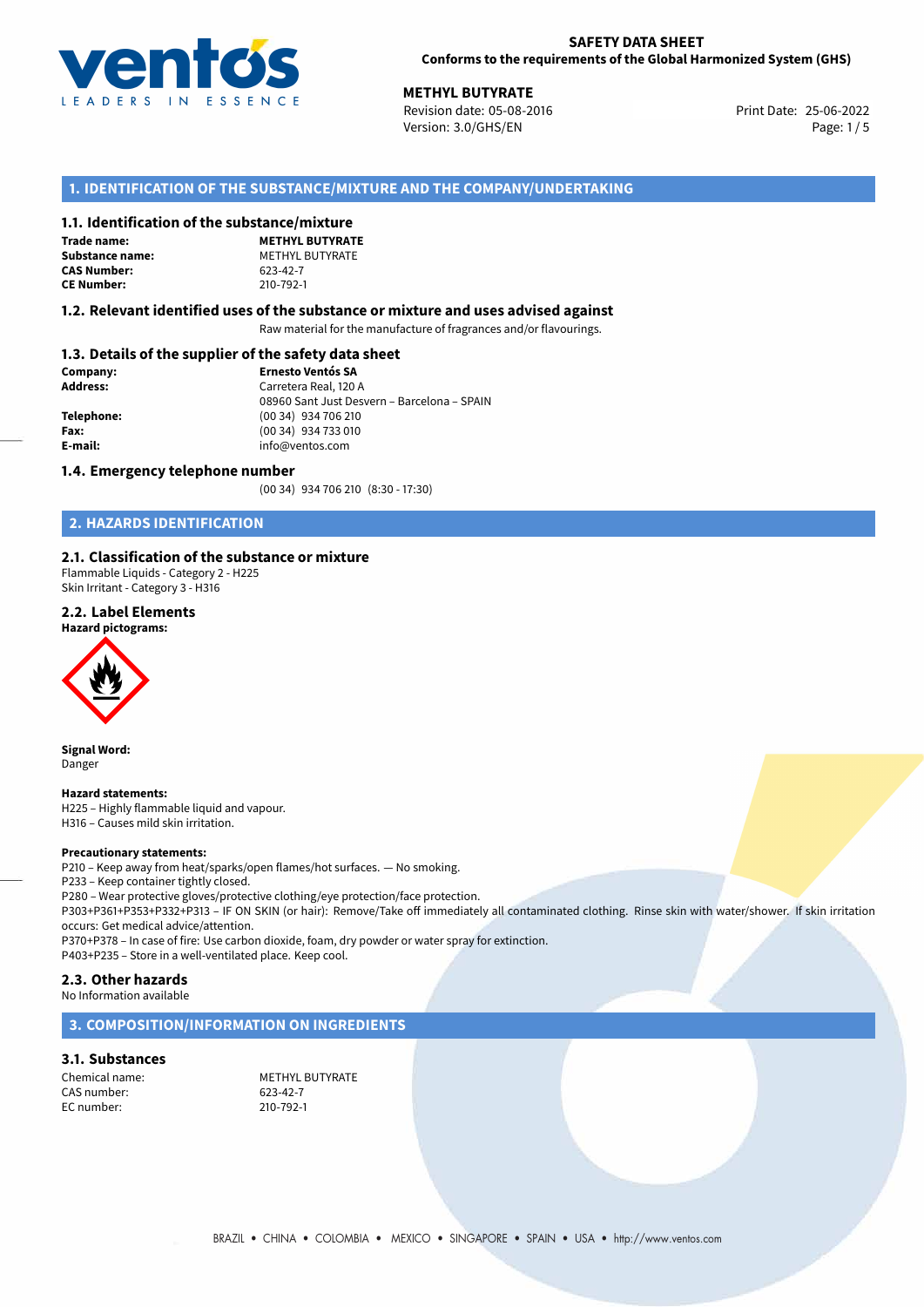

**METHYL BUTYRATE**<br>
Revision date: 05-08-2016 **Print Date: 25-06-2022** Version: 3.0/GHS/EN Page: 2 / 5

## **Hazardous constituents:**

| Flammable Liquids - Category 2 - H225<br>623-42-7                                |  |
|----------------------------------------------------------------------------------|--|
| $\geq$ 50<br>  METHYL BUTYRATE<br>Skin Irritant - Category 3 - H316<br>210-792-1 |  |

[See the full text of the hazard statements in section 16.](#page-4-0)

## **3.2. Mixtures**

Not applicable

## **4. FIRST-AID MEASURES**

## **4.1. Description of necessary first aid measures**

| Ingestion:    | Rinse mouth with water.<br>Obtain medical advice.<br>Keep at rest. Do not induce vomiting.                                                           |
|---------------|------------------------------------------------------------------------------------------------------------------------------------------------------|
| Eye contact:  | In case of contact with eyes, rinse immediately with plenty of water for at least 15 minutes and seek medical advice.                                |
| Inhalation:   | Remove person to fresh air and keep at rest.<br>Seek immediate medical advice.                                                                       |
| Skin contact: | Take off immediately all contaminated clothing.<br>Thoroughly wash affected skin with soap and water.<br>Seek medical attention if symptoms persist. |

## **4.2. Most important symptoms and effects, both acute and delayed**

No information available.

#### **4.3. Indication of any immediate medical attention and special treatment needed** No information available.

# **5. FIRE-FIGHTING MEASURES**

## **5.1. Extinguishing Media**

Water spray, carbon dioxide, dry chemical powder or appropriate foam. For safety reasons do not use full water jet.

## **5.2. Special hazards arising from the substance or mixture**

Known or Anticipated Hazardous Products of Combustion: Emits toxic fumes under fire conditions.

## **5.3. Advice for firefighters**

High temperatures can lead to high pressures inside closed containers. Avoid inhalation of vapors that are created. Use appropriate respiratory protection. Do not allow spillage of fire to be poured into drains or watercourses. Wear self-contained breathing apparatus and protective clothing.

## **6. ACCIDENTAL RELEASE MEASURES**

## **6.1. Personal precautions, protective equipment and emergency procedures**

Evacuate surronding areas. Ensure adequate ventilation. Keep unnecessary and unprotected personnel from entering. Do not breathe vapor/spray. Avoid contact with skin and eyes. Information regarding personal protective measures: see section 8.

### **6.2. Environmental precautions**

To avoid possible contamination of the environment, do not discharge into any drains, surface waters or groundwaters.

## **6.3. Methods and materials for containment and cleaning up**

Cover with an inert, inorganic, non-combustible absorbent material (e.g. dry-lime, sand, soda ash). Place in covered containers using non-sparking tools and transport outdoors. Avoid open flames or sources of ignition (e.g. pilot lights on gas hot water heater). Ventilate area and wash spill site after material pickup is complete.

### **6.4. Reference to other sections**

Information regarding exposure controls, personal protection and disposal considerations can be found in sections 8 and 13.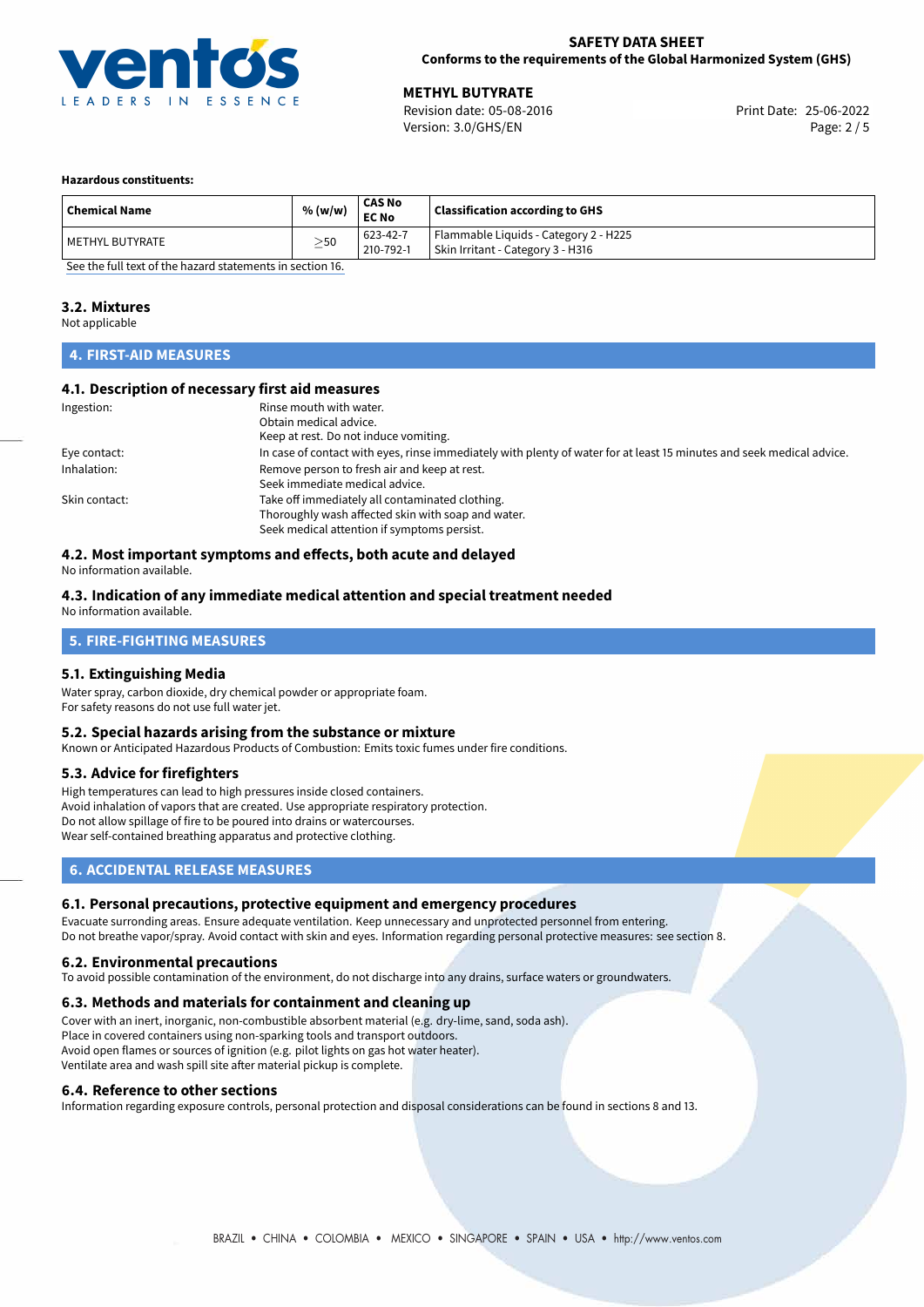

## **SAFETY DATA SHEET Conforms to the requirements of the Global Harmonized System (GHS)**

**METHYL BUTYRATE**<br>
Revision date: 05-08-2016 **Print Date: 25-06-2022** Version: 3.0/GHS/EN Page: 3 / 5

## **7. HANDLING AND STORAGE**

## **7.1. Precautions for safe handling**

Do not store or handle this material near food or drinking water. Do not smoke. Avoid contact with the eyes, skin and clothing. Wear protective clothing and use glasses. Observe the rules of safety and hygiene at work. Keep in the original container or an alternative made from a compatible material.

# **7.2. Conditions for safe storage, including any incompatibilities**

Store in tightly closed and preferably full containers in a cool, dry and ventilated area, protected from light. Keep away from sources of ignition (e.g. hot surfaces, sparks, flame and static discharges). Keep away from incompatible materials (see section 10).

## **7.3. Specific end use(s)**

No information available.

**8. EXPOSURE CONTROLS AND PERSONAL PROTECTION**

## **8.1. Control parameters**

Components with occupational exposure limits: None known.

### **8.2. Exposure controls**

Measures should be taken to prevent materials from being splashed into the body. Provide adequate ventilation, according to the conditions of use. Use a mechanical exhaust if required.

## **8.3. Individual protection measures, such as personal protective equipment**

| Eye/Face protection:             | Chemical safety goggles are recommended. Wash contaminated goggles before reuse.                                                            |  |  |  |  |
|----------------------------------|---------------------------------------------------------------------------------------------------------------------------------------------|--|--|--|--|
| Hand Protection:                 | Chemical-resistant gloves are recommended. Wash contaminated gloves before reuse.                                                           |  |  |  |  |
| Body protection:                 | Personal protective equipment for the body should be selected based on the task being performed and the risks<br>involved.                  |  |  |  |  |
| Respiratory Protection:          | In case of insufficient ventilation, use suitable respiratory equipment.                                                                    |  |  |  |  |
| Environmental exposure controls: | Emissions from ventilation or process equipment should be checked to ensure they comply with environmental<br>protection legislation.       |  |  |  |  |
|                                  | In some cases, filters or engineering modifications to the process equipment will be necessary to reduce emissions to<br>acceptable levels. |  |  |  |  |
|                                  |                                                                                                                                             |  |  |  |  |

## **9. PHYSICAL AND CHEMICAL PROPERTIES**

## **9.1. Information on basic physical and chemical properties**

| Appearance:                            | Liguid                           |
|----------------------------------------|----------------------------------|
| Colour:                                | Conforms to standard             |
| Odour:                                 | Conforms to standard             |
| Odour theshold:                        | Not determined                   |
| pH:                                    | Not determined                   |
| Melting point/freezing point:          | Not determined                   |
| Boling point/boiling range:            | $99 - 103$                       |
| Flash point:                           | $14^{\circ}$ C                   |
| Evaporation rate:                      | Not determined                   |
| Flammability:                          | Not determined                   |
| Lower flammability/Explosive limit:    | Not determined                   |
| Upper flammability/Explosive limit:    | Not determined                   |
| Vapour pressure:                       | Not determined                   |
| Vapour Density:                        | Not determined                   |
| Density:                               | $0,89-0,9$ g/mL (20°C)           |
| Relative density:                      | $0,89-0,9(20°C)$                 |
| Water solubility:                      | <b>SLIGHTLY SOLUBLE IN WATER</b> |
| Solubility in other solvents:          | Not determined                   |
| Partition coefficient n-octanol/water: | Not determined                   |
| Auto-ignition temperature:             | Not determined                   |
| Decomposition temperature:             | Not determined                   |
| Viscosity, dynamic:                    | Not determined                   |
| Viscosity, kinematic:                  | Not determined                   |
| Explosive properties:                  | Not determined                   |
| Oxidising properties:                  | Not determined                   |
|                                        |                                  |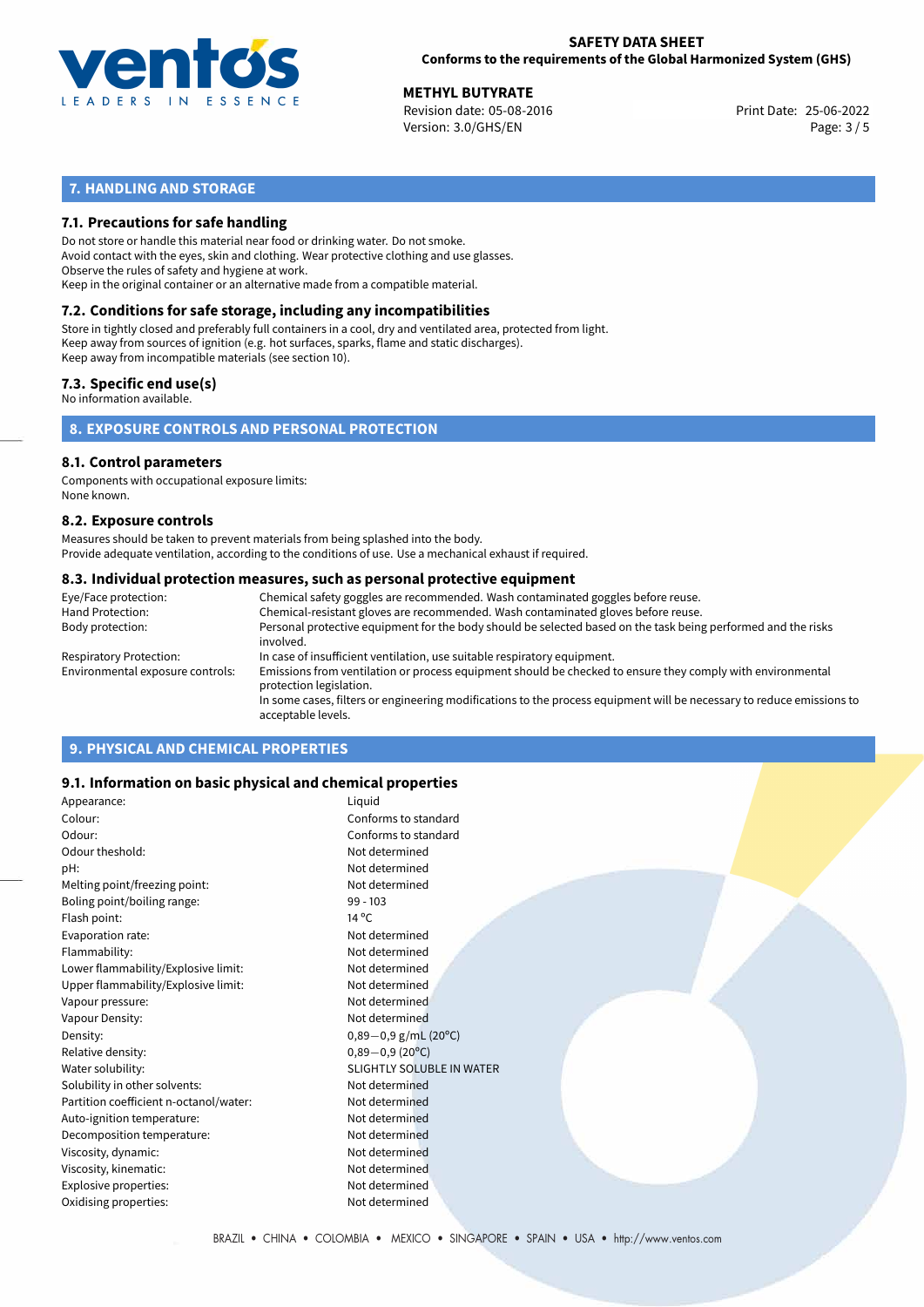

**METHYL BUTYRATE**<br>
Revision date: 05-08-2016 **Print Date: 25-06-2022** Version: 3.0/GHS/EN Page: 4 / 5

## **10. STABILITY AND REACTIVITY**

## **10.1. Reactivity**

No hazardous reactions if stored and handled as prescribed/indicated.

### **10.2. Chemical stability**

The product is stable if stored and handled as prescribed/indicated.

## **10.3. Possibility of hazardous reactions**

No hazardous reactions if stored and handled as prescribed/indicated.

### **10.4. Conditions to Avoid**

Conditions to Avoid: Excessive heat, flame or other ignition sources.

## **10.5. Incompatible materials**

Avoid contact with strong acids and bases and oxidizing agents.

### **10.6. Hazardous decomposition products**

During combustion may form carbon monoxide and unidentified organic compounds.

## **11. TOXICOLOGICAL INFORMATION**

| <b>Acute toxicity</b>             | Based on the data available, the criteria for classification are not met. |
|-----------------------------------|---------------------------------------------------------------------------|
| Skin corrosion/irritation         | Causes mild skin irritation.                                              |
| Serious eye damage/irritation     | Based on the data available, the criteria for classification are not met. |
| Respiratory or skin sensitisation | Based on the data available, the criteria for classification are not met. |
| Germ cell mutagenicity            | Based on the data available, the criteria for classification are not met. |
| Carcinogenicity                   | Based on the data available, the criteria for classification are not met. |
| <b>Reproductive toxicity</b>      | Based on the data available, the criteria for classification are not met. |
| <b>STOT-single exposure</b>       | Based on the data available, the criteria for classification are not met. |
| <b>STOT-repeated exposure</b>     | Based on the data available, the criteria for classification are not met. |
| <b>Aspiration hazard</b>          | Based on the data available, the criteria for classification are not met. |

## **12. ECOLOGICAL INFORMATION**

## **12.1. Toxicity**

**Assessment:** Based on the data available, the criteria for classification are not met. **Experimental/calculated data:** No information available.

## **12.2. Degradability**

No information available.

#### **12.3. Bioaccumulative potential** No information available.

**12.4. Soil mobility**

## No information available.

## **12.5. Other adverse effects**

See also sections 6, 7, 13 and 15 Do not allow to get into waste water or waterways.

## **13. DISPOSAL CONSIDERATIONS**

## **13.1. Waste treatment methods**

Dispose of in accordance with national and local environmental regulations.